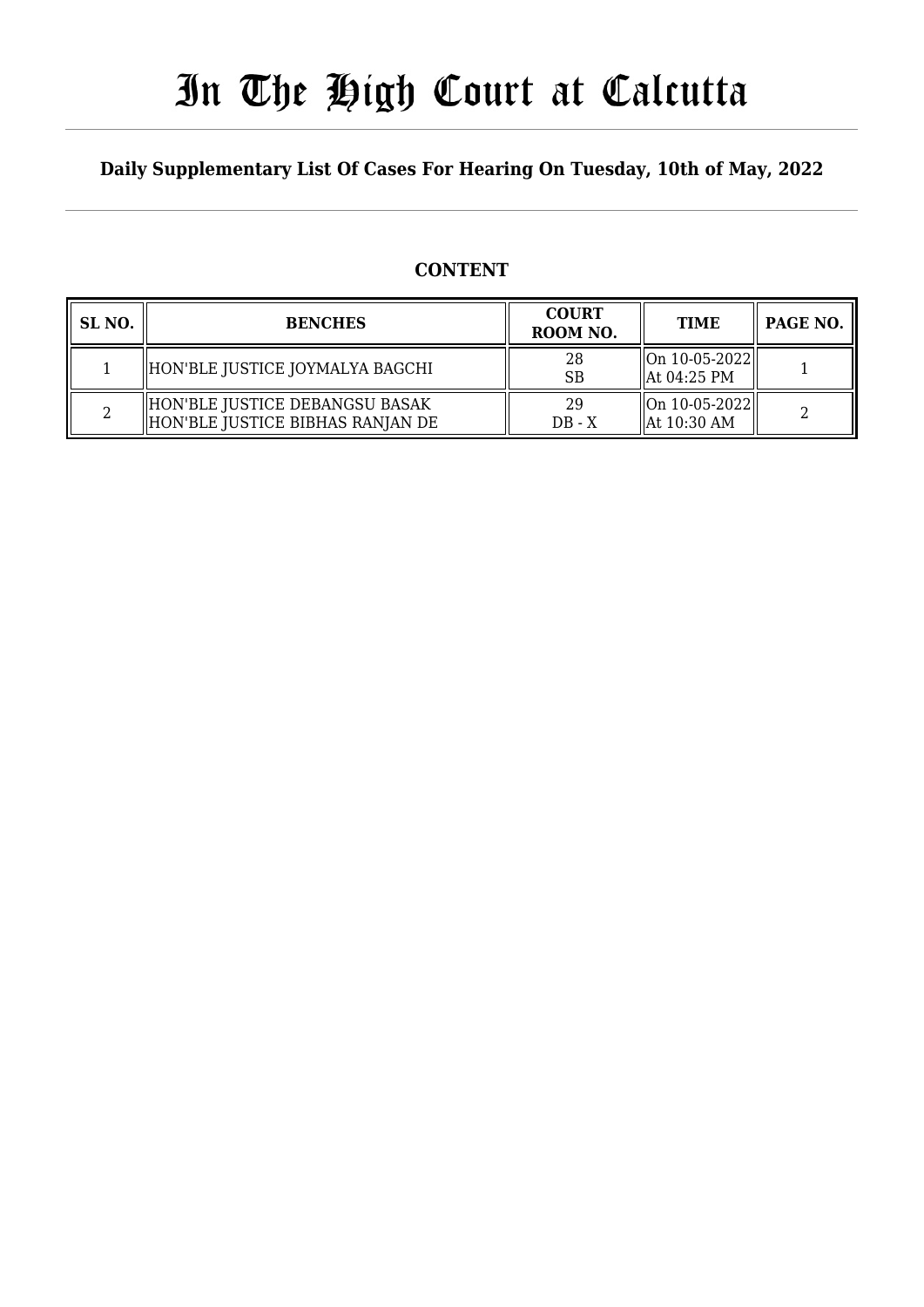

## Calcutta High Court **In The Circuit Bench at Port Blair**

## **Appellate Side**

**DAILY CAUSELIST For Tuesday The 10th May 2022**

**COURT NO. 28**

**SINGLE BENCH (SB)**

**AT 4:25 PM**

#### **HON'BLE JUSTICE JOYMALYA BAGCHI**

#### **AFTER DIVISION BENCH**

#### **(VIA VIDEO CONFERENCE)**

#### **FROM PRINCIPAL BENCH**

#### **TO BE MENTIONED**

1 CPAN/11/2021 (For Correction) (In WPA 914/2010)

DAVINDER PAL SINGH VS SANJEEV MITAL, THE SECRETARY (REVENUE) AND ANR.

ANJILI NAG, SHIPRA MANDAL

IA NO: CAN/1/2021, CAN/2/2021